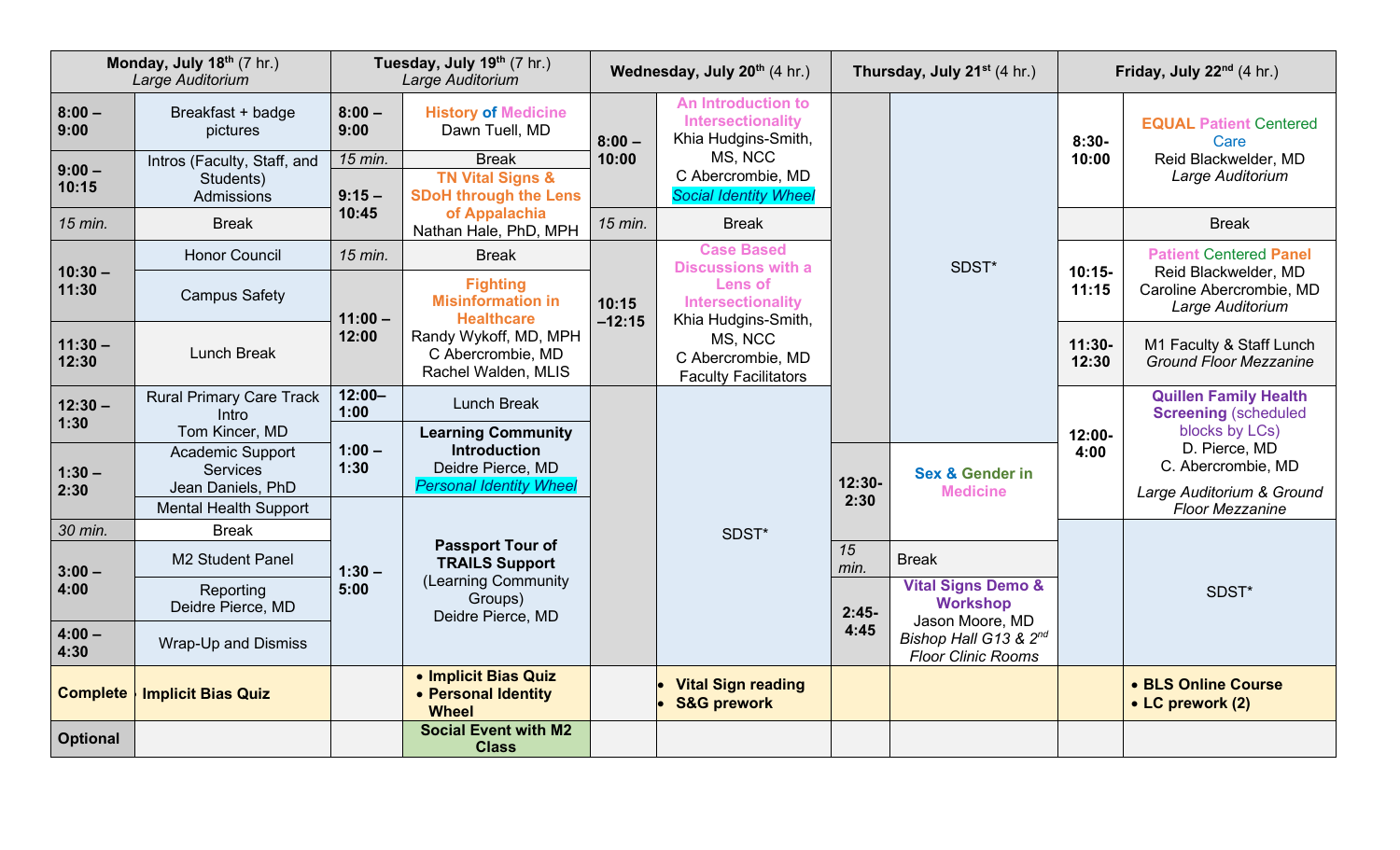| Monday, July 25th (2 - 4 hr.)                                                                            |                                                                                                                                                                                                                                                                                                                                                                                                         | Tuesday, July 26th (4.5 hr.)                                                                                               |                                                                                                                                                                            |                                                                                                   | Wed., July 27 <sup>th</sup> (4 hr.)                                                                                                                                           |                  | Thurs., July 28th (3 hr.)                                                                                                                                                                                                             | Fri., July 29th (4 hr.) |                                                                                                                                                  |
|----------------------------------------------------------------------------------------------------------|---------------------------------------------------------------------------------------------------------------------------------------------------------------------------------------------------------------------------------------------------------------------------------------------------------------------------------------------------------------------------------------------------------|----------------------------------------------------------------------------------------------------------------------------|----------------------------------------------------------------------------------------------------------------------------------------------------------------------------|---------------------------------------------------------------------------------------------------|-------------------------------------------------------------------------------------------------------------------------------------------------------------------------------|------------------|---------------------------------------------------------------------------------------------------------------------------------------------------------------------------------------------------------------------------------------|-------------------------|--------------------------------------------------------------------------------------------------------------------------------------------------|
| $8:00 -$<br>10:00<br>LC4<br>$10:15 -$<br>12:15<br>LC <sub>2</sub><br>$1:00 -$<br>3:00<br>LC <sub>3</sub> | <b>BLS Training (2 hours)</b><br>per group, 6-8<br>students/group, 3-4<br>groups per 2 hour block)<br>Amadio, Berry, Eads<br>LC 1 divided between<br><b>Simulation Lab</b><br><b>Stanton Gerber (top</b><br>floor)                                                                                                                                                                                      | $8:00 -$<br>9:30                                                                                                           | <b>Passport to Learning: TBL</b><br>& Just in time teaching<br>Antonio Rusinol, PhD<br>Rob Schoborg, PhD<br>(TBL Groups; Foundations<br>faculty)<br><b>Bishop Hall G13</b> | $8:00 -$<br>9:30<br>$9:45 -$<br>11:15<br>11:30<br>$-1:00$<br>$1:30 -$<br>3:00<br>$3:15 -$<br>4:45 | <b>Passport to Learning:</b><br><b>Simulation</b><br>LC2B 8am<br>LC3A 9:45am<br>LC4A 11:30am<br>LC4B 1:30pm<br>LC3B 3:15pm<br>Simulation Lab<br>Stanton Gerber (top<br>floor) | $8:00 -$<br>9:30 | <b>Health Disparities &amp;</b><br><b>Opioid Misuse in</b><br><b>Appalachia</b><br><b>TBL Session</b><br><b>Naloxone Training</b><br><b>Certification</b><br>Sarah Melton, PharmD<br>Madison & Samantha, P3<br><b>Bishop Hall G13</b> | $8:00 -$<br>10:00       | <b>Passport to Learning:</b><br><b>IQ Cases</b><br>(PBL Groups with<br>facilitators)<br>Bishop Hall (8) Debrief<br>Rooms and G13                 |
|                                                                                                          | <b>Learning Community</b><br><b>Challenge Course</b><br>Reflective journaling<br>(LC 3 @10am, LC4<br>@1pm)<br><b>Professional Identity</b><br><b>Wheel &amp; Match Day</b><br><b>Letter Prompts</b><br><b>Meet Your Learning</b><br><b>Community Trail</b><br>(prework & discussion<br>prompts to contribute to<br>Oath)<br>(LC 2 @2pm)<br><b>SDST</b><br>LC <sub>1</sub><br><b>SDST*</b> / Remediation | $10:00 -$<br>11:30<br>LC <sub>1</sub> A<br>$12:00 -$<br>1:30<br>LC <sub>1</sub> B<br>$1:45 -$<br>3:15<br>LC <sub>2</sub> A | <b>Break</b><br><b>Passport to Learning:</b><br>Simulation<br>C. Abercrombie, MD<br>Simulation Lab<br>Stanton Gerber (top floor)                                           |                                                                                                   | <b>Learning Community</b><br><b>Challenge Course</b><br>$(LC1@10am$ then LC2<br>@1pm)<br>and SDST*                                                                            | 10:00<br>11:30   | <b>Break</b><br><b>Passport to Learning:</b><br><b>Flipped Classroom &amp;</b><br><b>Anatomy Laboratory</b><br>Tom Kwasigroch, PhD<br>Michelle Chandley, PhD<br><b>Anatomy Laboratory</b><br><b>Lunch Break</b>                       | $10:00 -$<br>12:00      | <b>Student IG &amp;</b><br><b>Community</b><br><b>Organization Fair</b><br>(Learning Community<br>Groups)<br>Mezzanine ground and<br>$1st$ floor |
|                                                                                                          |                                                                                                                                                                                                                                                                                                                                                                                                         | 3:00                                                                                                                       | <b>Meet Your Learning</b><br><b>Community Trail &amp; SDST</b><br>(LC 1, 3 & 4) @3pm<br><b>LC Collaborative Oath</b><br><b>Prompts</b>                                     |                                                                                                   |                                                                                                                                                                               |                  | <b>LC Collaborative Oath</b><br>White Coat Rehearsal &<br><b>6pm Blackthorn Picnic</b>                                                                                                                                                |                         | <b>White Coat Ceremony</b><br>& LC Oath                                                                                                          |
| 3:15                                                                                                     | • TBL IRAT<br>Complete • LC Prework (1,3,4) or<br><b>Reflection (3,4)</b>                                                                                                                                                                                                                                                                                                                               |                                                                                                                            |                                                                                                                                                                            |                                                                                                   | • TBL IRAT<br>• Anatomy Flipped<br><b>Classroom Prep</b><br>• LC Reflection (1,2)                                                                                             |                  | • IQ Case Prep                                                                                                                                                                                                                        |                         |                                                                                                                                                  |
| <b>Optional</b>                                                                                          |                                                                                                                                                                                                                                                                                                                                                                                                         |                                                                                                                            | <b>OSR sponsored event</b>                                                                                                                                                 |                                                                                                   |                                                                                                                                                                               |                  |                                                                                                                                                                                                                                       | 9am-<br>noon            | Parent Breakfast, Tour,<br>& Panel                                                                                                               |